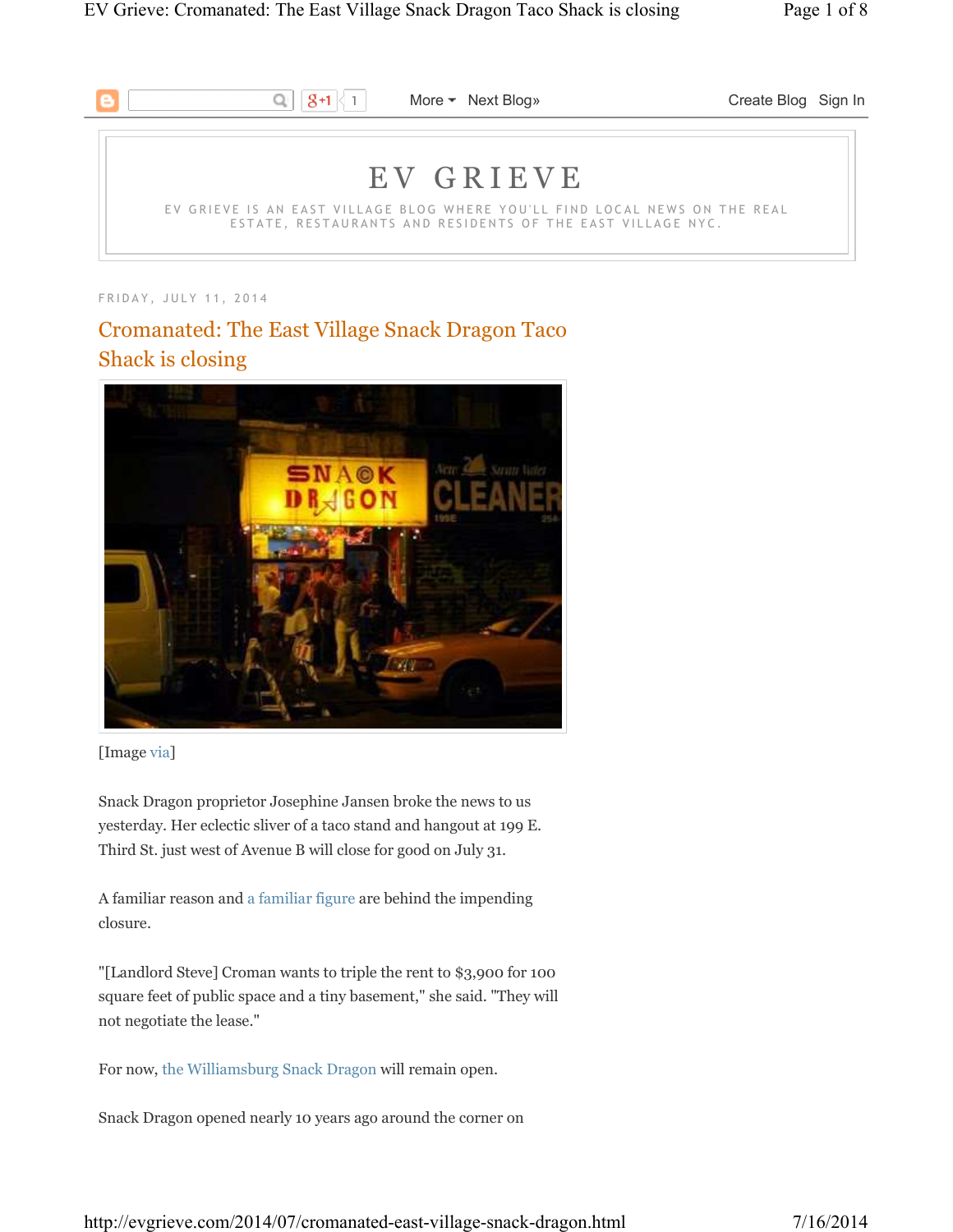Avenue B, in a vacant smoothie stand outside Ben's Deli. Jansen inexplicably ran afoul of the East Village Nightlife Task Force and had to close. She moved into her current space in August 2006.

#### **Previously on EV Grieve:**

Watch a lot of people speak out against Steve Croman and 9300 **Realty** 

**O** SHARE 【验*题*…】

POSTED BYGRIEVEAT5:30 AM LABELS:CROMANATED,SNACK DRAGON,STEVE CROMAN

**2 5 C O M M E N T S :**

THE NOTORIOUS L.I.B.E.R.A.T.I.O.N. said...

That's pretty lame. I just clicked through and read the other article. It's absurd that we have task forces that will go after small business owners like this chick yet on ANY. GIVEN. WEEKEND. the Dudes, Bros and Sarah Jessica Posers get blackout drunk at the same bars, vomit all over everything and urinate in the vestibules of buildings. I know. I know. If I don't like ... move. You know what, I did move. I moved here in the 90s to get away from these bores but they followed.

But I digress. I hope she finds a new place to run her DIY taco stand and she stays local because it's people like her that make this city awesome. Good luck!

JULY 11, 2014 AT 7:18 AM

Anonymous said...

Disgusting, this fuckin landlord. What does he expect to go there for that much \$???

JULY 11, 2014 AT 8:55 AM

Gojira said...

This on the same day they announce that Mayor DiBlasberg (DiBloomio?) and his family are going on an Italian vacation for 10 days. Swell. For all his proletariat declamations, I see he is also going to stand by and do nothing about the city being stripped away by rapacious developers, greedy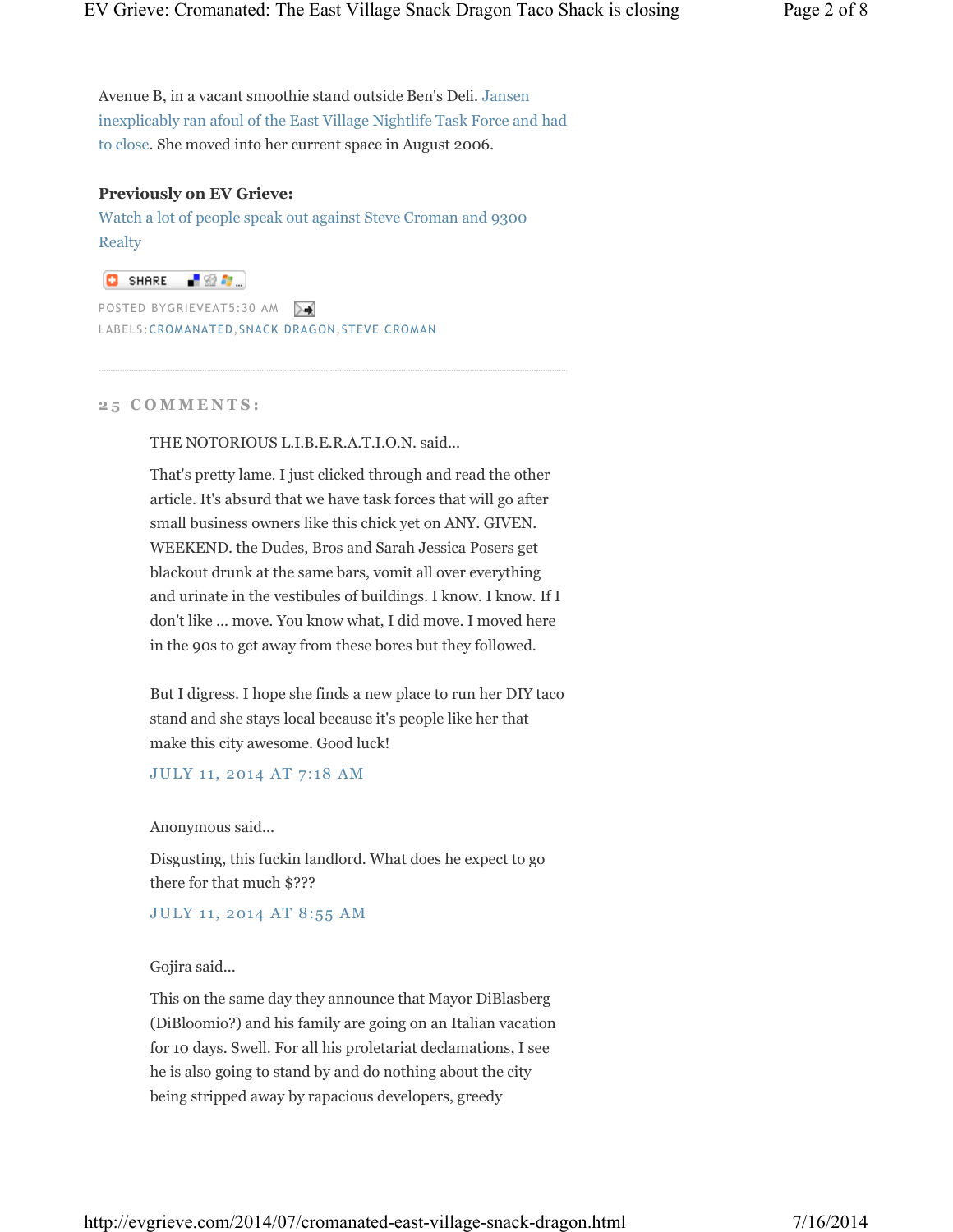landlords and clueless yobs clamoring for the latest musthave - whatever.

JULY 11, 2014 AT 9:33 AM

JJ said...

So sad. Snack Dragon is one of the best late night haunts off of Avenue B. Cheap, delicious delicious food. It will be greatly missed!

JULY 11, 2014 AT 9:49 AM

Anonymous said...

Croman...karma will come you disgusting pig.

```
JULY 11, 2014 AT 9:59 AM
```
Anonymous said...

...remember the Orchidia? Residents did not support the "new" business, and it took about thirty years for a new tenant to "stick" (\*ahem, the Starbucks on 2nd Ave. and E. 9th.)

Look at the many places that don't make it a year at these hyper-inflated rents! It's going to backfire as short-term thinking always does.

JULY 11, 2014 AT 9:59 AM

Jill W. said...

I wonder what happened to the Taco Chronicles?

JULY 11, 2014 AT 10:21 AM

**B** Joey Blausaid...

ok make it \$4,500 a month if you like it so much...

JULY 11, 2014 AT 10:48 AM

Anonymous said...

"I know. I know. If I don't like ... move. You know what, I did move. I moved here in the 90s to get away from these bores but they followed."

HaHa, it's true! I moved to NYC in 1991 for the same reason. I

http://evgrieve.com/2014/07/cromanated-east-village-snack-dragon.html 7/16/2014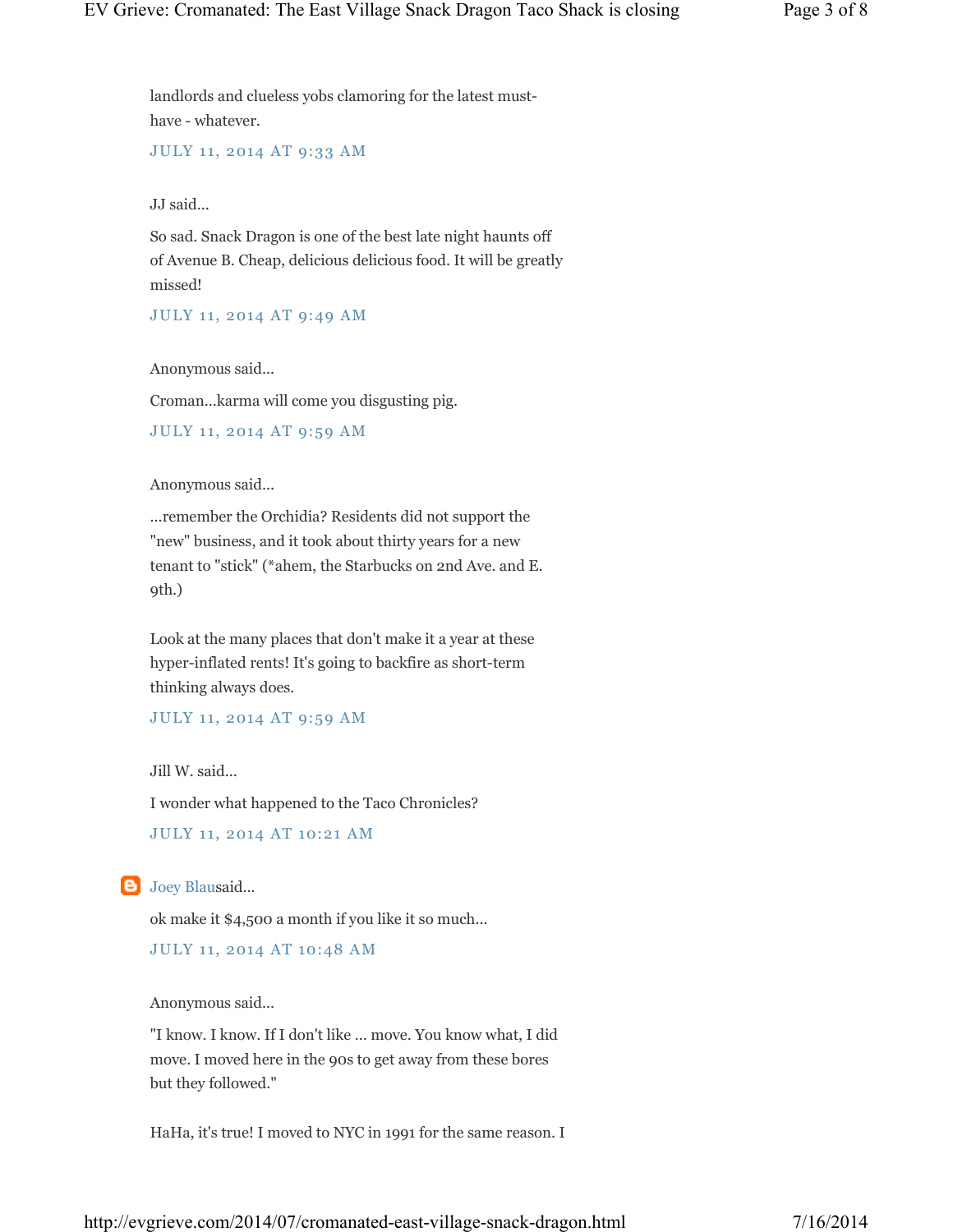got the hell out last year. I'm back in the suburbs now and it's actually less annoying than the East Village. It's a complete cultural switch. All those "norms" and "bros" who we used to try and escape from flock to the city now. Thank God for the internet, it helps me daily to realize that I'm missing absolutely nothing. You can be anywhere now and experience the sameness. The people here look exactly like those in the EV.

Too bad about small businesses there. The days of "kooky" small shops are over.

JULY 11, 2014 AT 11:12 AM

Anonymous said...

If this place opened 10 years ago and they have a spot in Williamsburg then aren't they bloomerg era gentrifiers? And of you moved here in the 90s -guilianis ny- then aren't you part of the problem? So you moved here made it worse and left thanks I'm not grieving for this sorry

JULY 11, 2014 AT 6:39 PM

Anonymous said...

Man that was one of the last places to get some tasty, healthy, non-crap food in the neighborhood!

Now what...go across the street to the "southern" place that used to be, oh right, another affordable good neighborhood food spot?

It really is getting so there are no places to serve those who, um, just live here...and we're speaking to the wind, because those in power so don't give a damn about us "small" folks. So goes our neighborhood, so goes the country.

OK, screed over.

JULY 11, 2014 AT 8:26 PM

Anonymous said...

Steve and Harriet Croman have ruined so many lives and one day, hopefully soon they will gets theirs.

JULY 11, 2014 AT 9:52 PM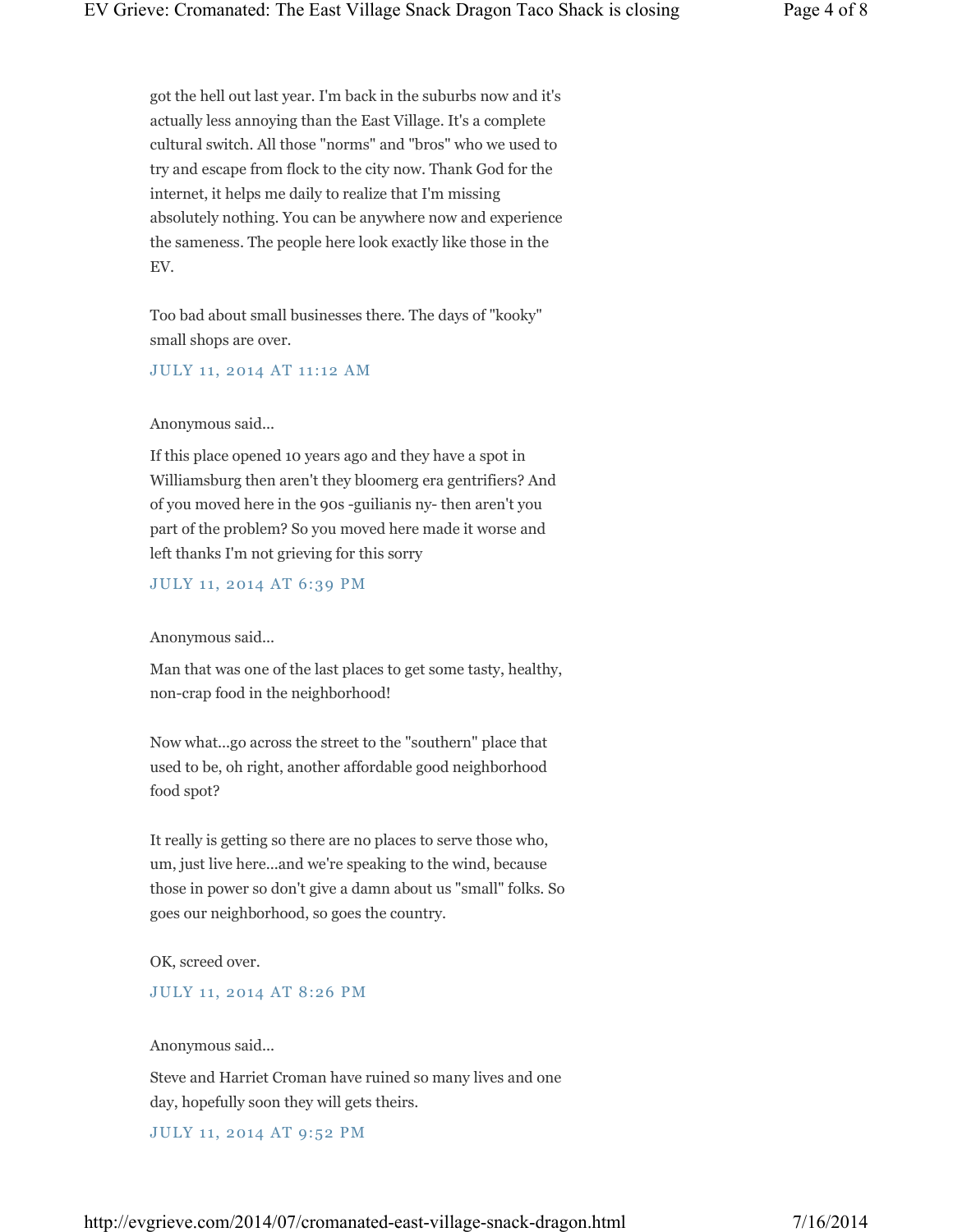Anonymous said...

Hell is too good a place for the Cromans

JULY 11, 2014 AT 9:52 PM

#### Anonymous said...

This landlord Steve Croman and his wife Harriet are the same greedy landlords that evicted 23 families from their homes on E. 72nd street to make a mansion for themselves and doubled the rent on a family with a young child who has cancer and has harassed and driven so many tenants out of their homes by every illegal means possible. Hell awaits the both of you

#### JULY 11, 2014 AT 9:58 PM

#### Anonymous said...

Well this really scares me! I live right next to this place.. literally and I have to admit that while I used to know everyone that worked there I haven't been there regularly in the last 8 months or so. Snack Dragon was one of the last cool places left on our block. I've taken photos in there for photography class so I can tell you that the space isn't worth 4 grand a month. It would need A LOT of work for someone coming in.. but that's why she's been able to be there. It was just some tiny little hole in the wall.. there isn't much actual kitchen stuff that is a part of the building. I don't know how anyone else would really do something with that space. Horrible.

#### JULY 11, 2014 AT 10:13 PM

#### Anonymous said...

Good luck trying to fit a Starbucks or a Duane Reade there, greedy landlords.

#### JULY 11, 2014 AT 10:34 PM

#### Anonymous said...

the cromans will do anything to make anyone life miserable. That is their pattern of behavior. He has different sets of reps to help him. He will attack tenants of all type, tenant and landlord of other buildings, it have seen other dhcr regulated or nycha or hud regulated landlord and tenant also end up to be his victim. if you are disabled and or senior and you are not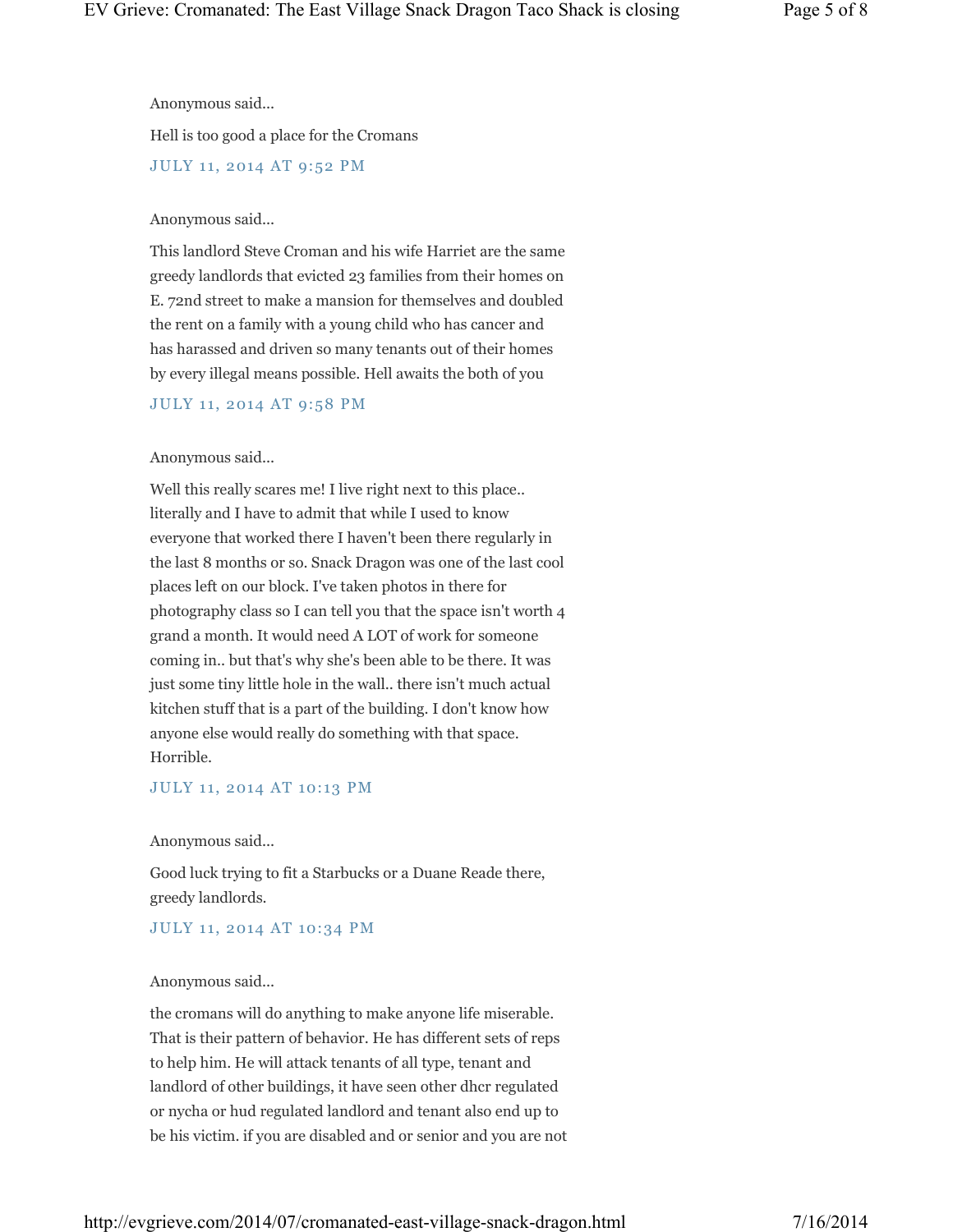croman tenant you can easy be picked false claim in court and use your name to sue their tenant claim their tenant reside in your apt this is their business behavior. if you complaint on your lease or rent calculation hello eviction.

#### JULY 11, 2014 AT 10:35 PM



### DrBOPsaid...

Billie e familia are heading to Italy in order to learn first hand the historical decline of civilization public relations techniques....

Where else?.....Rome!

JULY 11, 2014 AT 10:51 PM

Anonymous said...

Croman is a psychopath. And what is de Blasio going to do about it?

JULY 12, 2014 AT 1:36 AM

#### Anonymous said...

"You've been Cromanated". A new term that sadly captures the truth of what is goong on-a greedy landlord feasting on the community and small businesses with a mayor who STANDS BY and WATCHES while talkinf about Old New York. Do something de Blasio!

JULY 12, 2014 AT 1:41 AM

Anonymous said...

What exactly is the mayor supposed to do? you think he cares about this? He's too busy going to parades or going on vacation.

#### JULY 12, 2014 AT 10:27 AM

elysesaid...

I just sent the Corman's a nice little note on their contact page. What I didn't say was "GO FUCK YOURSELVES."

http://www.9300realty.com/index.cfm?page=contact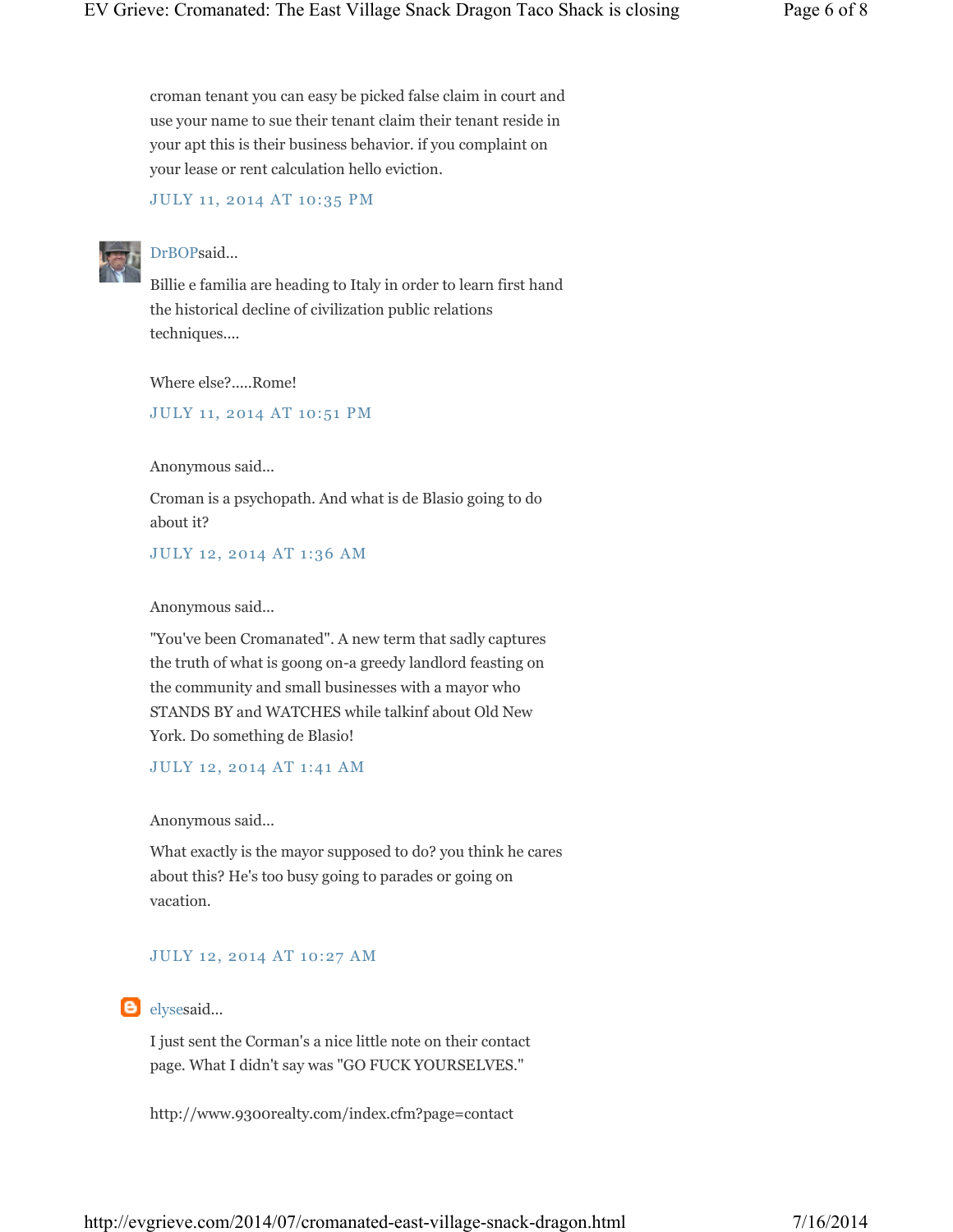# JULY 12, 2014 AT 2:43 PM

## Anonymous said...

I am not a croman tenant - lucky. but me and my landlord has been his victim for many years. Each case he starts there is a good chance it is a set of all new reps all new attorney all whatever. They would start a frivolous lawsuit or attack then immediate reps changes and new reps are used to replaced the case. It have seen my landlord for many years have been accused of apt renting fraud and government fraud. Croman team will pick a business or person use that name or business attack a tenant picked of his choice apply in my landlord or me saying his tenant is living in my apt and my landlord is illegally renting apt to his tenant and hello eviction. In court expect false document is used as proof to get at you. this is identity fraud. His target are any age any sex any race. The best are non English speaking, senior, those under care by medical personell. etc...and getting away with it. if the illegal eviction wins by Croman the attacked building owner will face fraud and identity theft and false going to the government for funding or subsidy if it is a rent subsidy housing. this is one of croman's main trick every one knows that.

JULY 12, 2014 AT 2:50 PM

Anonymous said...

# The FALL OF THE CROMAN EMPIRE!

# JULY 15, 2014 AT 11:43 AM

# Anonymous said...

This article makes the Crime organization (Steven and Harriet Croman) look really good. It seems they are playing within the guidelines of nothing uncommon about a greedy landlord, thats all. But what they are really all about is extortion, intimidation,frivilous law-suits, illegally deregulating rent controlled and stablized apartments, harrasing tennants--sending private investigators to your home to scare tennants. Harriet Croman notoriously is known to notarize and purger false testimony. They never return deposit money to tennants. I hope the system catches on to